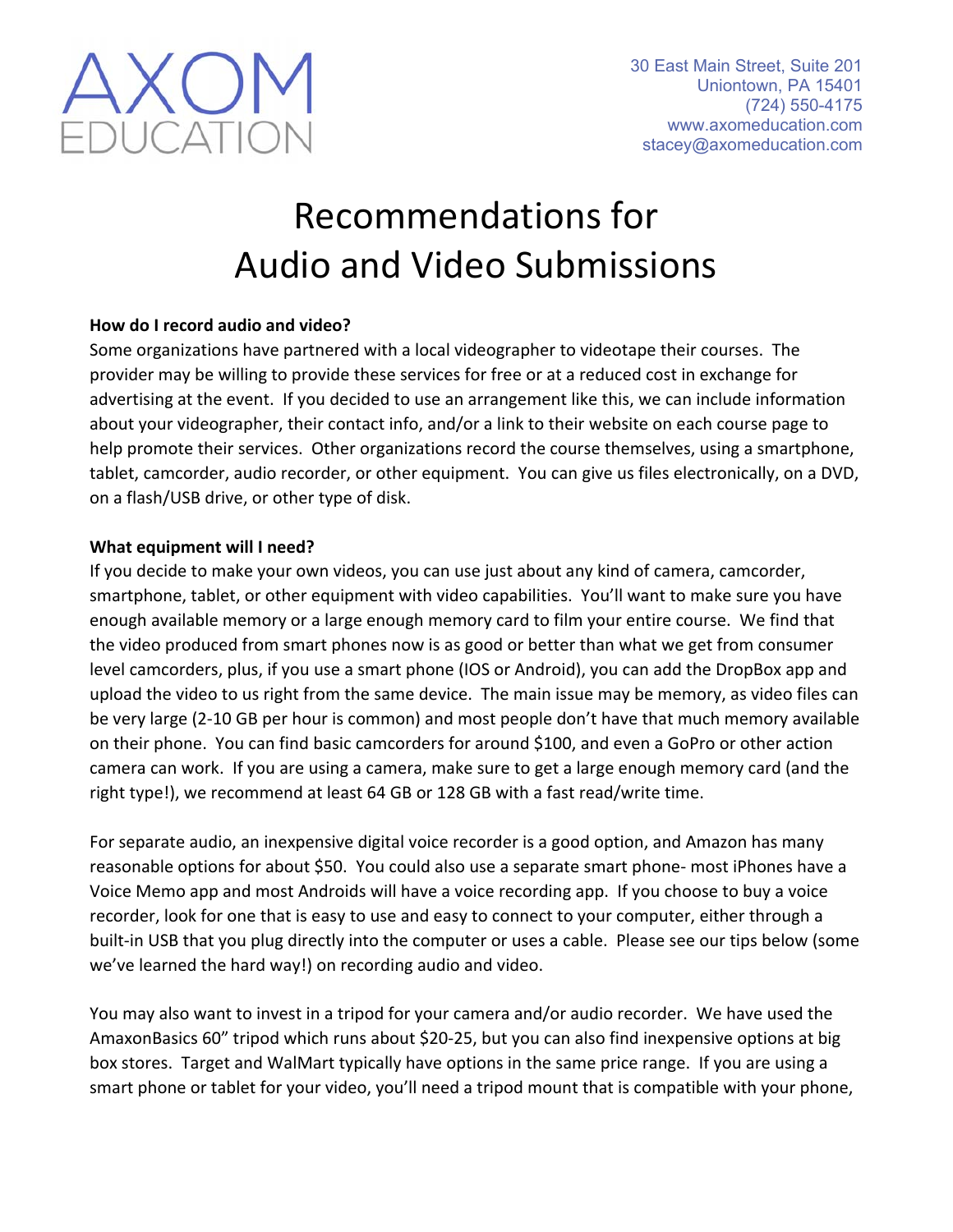

and these are generally available for about \$10‐20 as well. Also consider whether you will need an extension cord, as you don't want to rely on a battery, especially for longer seminars.

### **Should make a separate audio recording?**

This depends on the setup of the room and whether you are using some kind of sound system. If your video will be taped from the back of the room and you are not using a sound system, we highly recommend that you do an audio recording from the front of the room as well. (We'll edit them together for you!) If you are using a sound system, you may be able to get acceptable sound from your video. We strongly recommend that you do a test run with whatever you choose to make sure it will work. We can boost the audio a bit in editing, but this also boosts the room sounds and ambient noise as well, so it won't be a solution for bad audio.

#### **What format should I use for the files?**

We can work with just about any audio and video format. Sound files are typically .wav or .mp3. Common video formats are .avi (Audio Video Interleave), .wmv (Windows Media Video), .mp4 or .m4v, or .mov (Apple Quicktime). Any of these are fine. If you have concerns about formatting, feel free to reach out to us before you record.

## **Learn from our mistakes! Helpful Tips for recording audio and video**

- Videos should be in landscape (wider than it is tall), not portrait.
- Use the back camera on your phone, not the front one.
- If you're using a phone or tablet, clean the lens before recording.
- Don't use the highest settings for video on your phone. CLE's don't need to be recorded in 4K! We recommend 1080p at 30 fps or 720p at 30 fps if you are using a smart phone. Any larger than that and the file sizes will be unmanageable. 1080p at 30 fps is usually the default, and an hour of video on an iPhone will produce an 8 GB file, so make sure you have enough memory available for the length of your program. 720p at 30 fps is fine too, and will produce 3‐4 GB per hour. These can be adjusted in the camera settings on your phone.
- When placing a camera or audio recorder in the room, be conscious of what is near the device that might disrupt your audio or video. Will people need to walk in front of the camera? If your attendees whisper to each other during the seminar, will it pick up? Is your device near the projector? Most projectors have very loud fans that can ruin the audio if it is close enough to be heard. Don't sit an audio recorder on a table or podium where people will be writing or putting their hands down, as that sound will pick up.